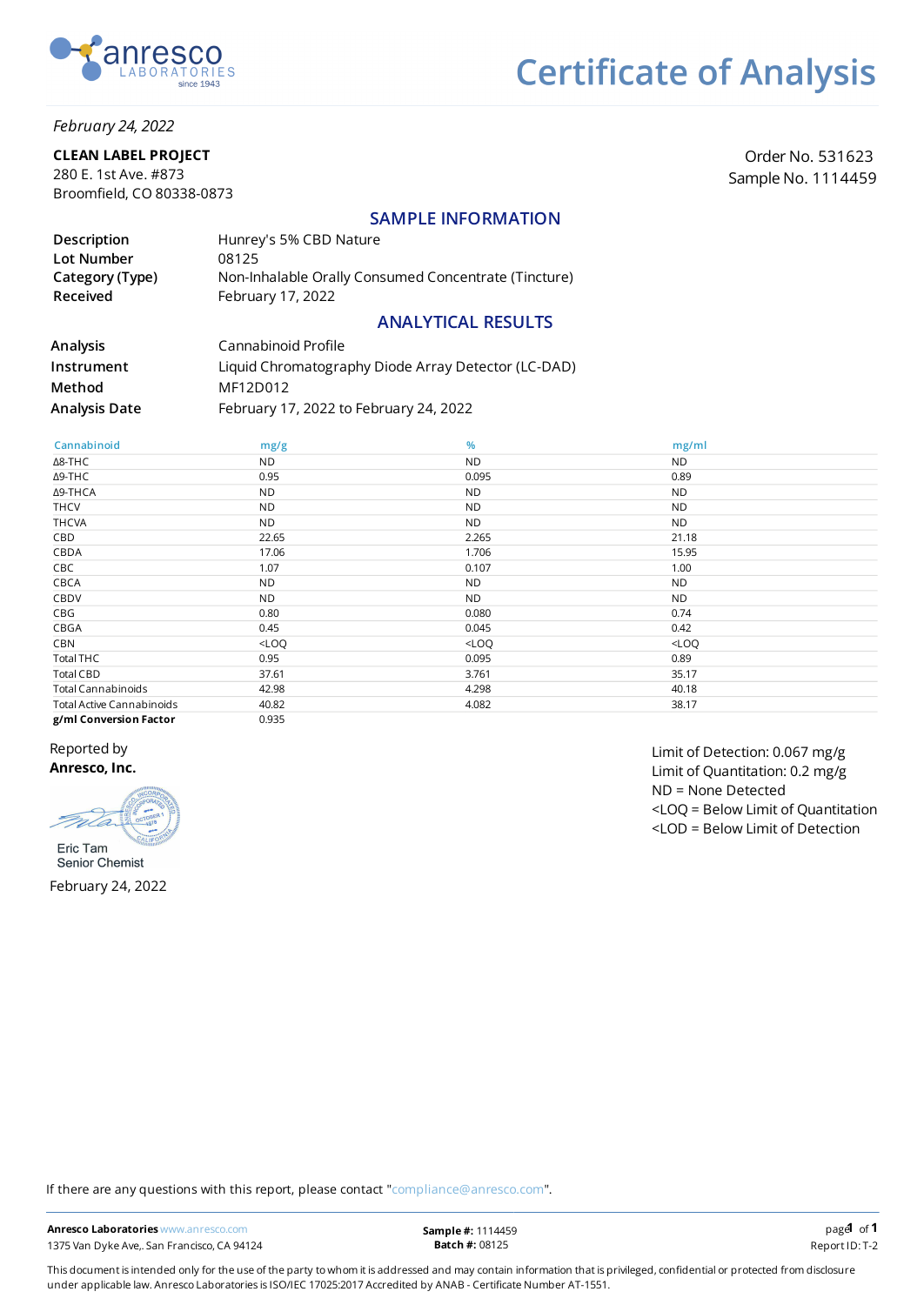

#### *February 23, 2022*

#### CLEAN LABEL PROJECT

280 E. 1st Ave. #873 Broomfield, CO 80338-0873

Order No. 531623 Sample No. 1114459

### SAMPLE INFORMATION

| Description                 | Hunrey's 5% CBD Nature                                                    |
|-----------------------------|---------------------------------------------------------------------------|
| Lot Number                  | 08125                                                                     |
| Category (Type)<br>Received | Non-Inhalable Orally Consumed Concentrate (Tincture)<br>February 17, 2022 |
|                             | <b>ANALYTICAL RESULTS</b>                                                 |

| Analysis      | Residual Solvent Screen Pass                 |
|---------------|----------------------------------------------|
| Instrument    | Gas Chromatography Mass Spectrometry (GC/MS) |
| Method        | <b>USP OVI&lt;467&gt;</b>                    |
| Analysis Date | February 17, 2022 to February 23, 2022       |

| Analyte                                 | LOD/LOQ (ppm) | <b>Findings (ppm)</b> | Limit (ppm)    | <b>Status</b> |
|-----------------------------------------|---------------|-----------------------|----------------|---------------|
| 1,2-Dichloroethane                      | 0.2/0.5       | <b>ND</b>             |                | Pass          |
| Acetone                                 | 67/200        | <b>ND</b>             | 5000           | Pass          |
| Acetonitrile                            | 67/200        | <b>ND</b>             | 410            | Pass          |
| Benzene                                 | 0.2/0.5       | <b>ND</b>             |                | Pass          |
| n-Butane                                | 67/200        | <b>ND</b>             | 5000           | Pass          |
| Chloroform                              | 0.2/0.5       | <b>ND</b>             |                | Pass          |
| Ethanol                                 | 67/200        | <b>ND</b>             | Not Applicable | Pass          |
| Ethyl acetate                           | 67/200        | <b>ND</b>             | 5000           | Pass          |
| Ethyl ether                             | 67/200        | <b>ND</b>             | 5000           | Pass          |
| Ethylene oxide                          | 0.2/0.5       | <b>ND</b>             |                | Pass          |
| n-Heptane                               | 67/200        | <b>ND</b>             | 5000           | Pass          |
| n-Hexane                                | 67/200        | <b>ND</b>             | 290            | Pass          |
| Isopropyl alcohol                       | 67/200        | $<$ LOQ               | 5000           | Pass          |
| Methanol                                | 67/200        | $<$ LOQ               | 3000           | Pass          |
| Methylene chloride                      | 0.2/0.5       | <b>ND</b>             |                | Pass          |
| n-Pentane                               | 67/200        | <b>ND</b>             | 5000           | Pass          |
| Propane                                 | 67/200        | <b>ND</b>             | 5000           | Pass          |
| Toluene                                 | 67/200        | <b>ND</b>             | 890            | Pass          |
| Total xylenes (ortho-, meta-,<br>para-) | 67/200        | <b>ND</b>             | 2170           | Pass          |
| Trichloroethylene                       | 0.2/0.5       | <b>ND</b>             |                | Pass          |

Reported by Anresco, Inc.



February 23, 2022

ND = None Detected

If there are any questions with this report, please contact "compliance@anresco.com".

Anresco Laboratories www.anresco.com 1375 Van Dyke Ave,. San Francisco, CA 94124 Report ID: T-2

 $pagel$  of  $1$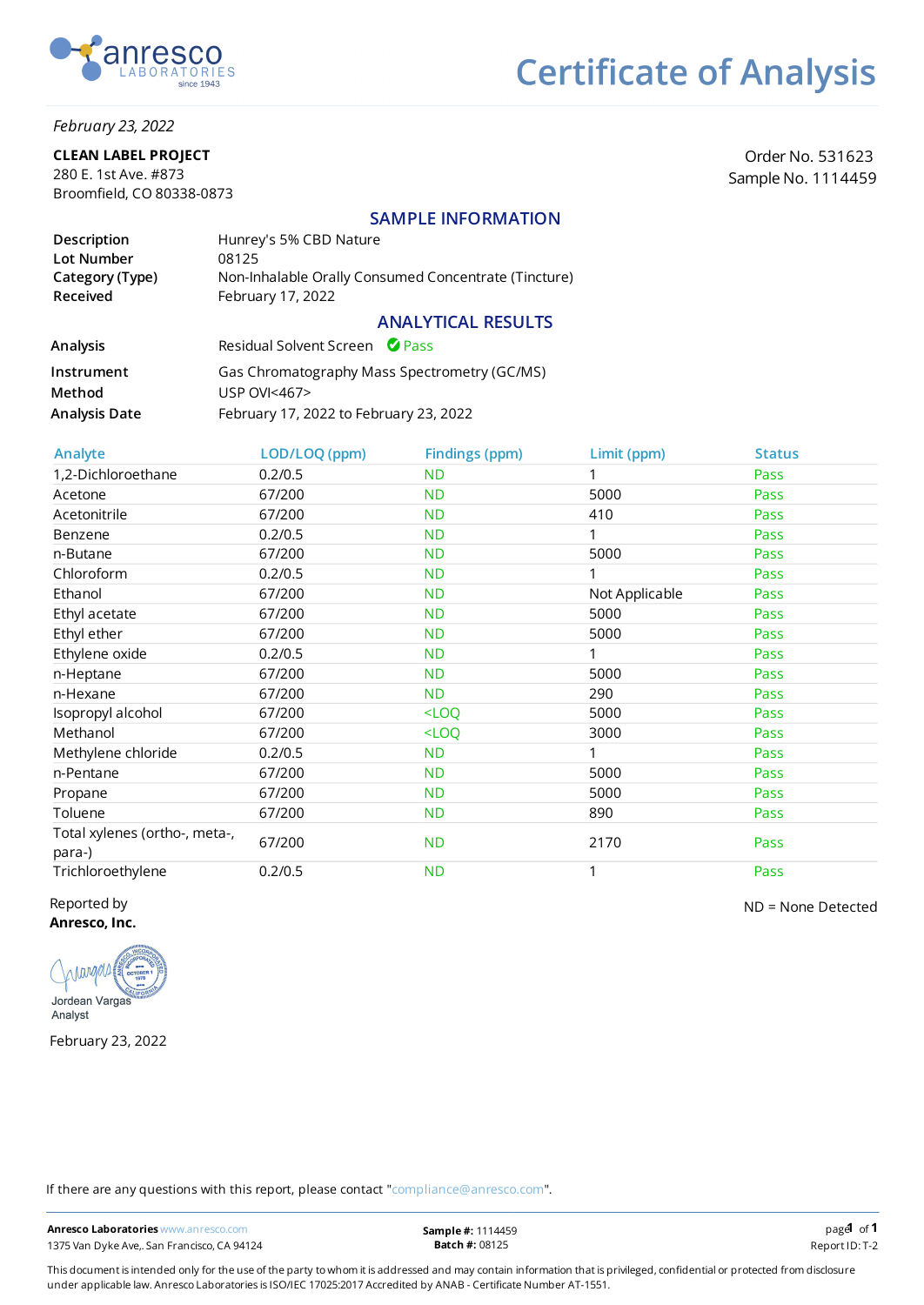

#### *February 22, 2022*

#### CLEAN LABEL PROJECT

280 E. 1st Ave. #873 Broomfield, CO 80338-0873

Order No. 531623 Sample No. 1114459

### SAMPLE INFORMATION

| Description                 | Hunrey's 5% CBD Nature                                                    |
|-----------------------------|---------------------------------------------------------------------------|
| Lot Number                  | 08125                                                                     |
| Category (Type)<br>Received | Non-Inhalable Orally Consumed Concentrate (Tincture)<br>February 17, 2022 |

## ANALYTICAL RESULTS

| <b>Analysis</b>      | Heavy Metals Pass                                     |
|----------------------|-------------------------------------------------------|
| Instrument           | Inductively Coupled Plasma Mass Spectrometry (ICP-MS) |
| Method               | MF 24E020                                             |
| <b>Analysis Date</b> | February 17, 2022 to February 22, 2022                |

| Analyte | LOD/LOQ (µg/g) | Findings $(\mu g/g)$ | Limit $(\mu g/g)$ | <b>Status</b> |
|---------|----------------|----------------------|-------------------|---------------|
| Arsenic | 0.02/0.05      | ND                   | 1.5               | Pass          |
| Cadmium | 0.02/0.05      | ND                   | 0.5               | Pass          |
| Mercury | 0.02/0.05      | <b>ND</b>            |                   | Pass          |
| Lead    | 0.02/0.05      | ND                   | 0.5               | Pass          |

Reported by Anresco, Inc.

ND = None Detected

Eric Tam

Senior Chemist February 22, 2022

If there are any questions with this report, please contact "compliance@anresco.com".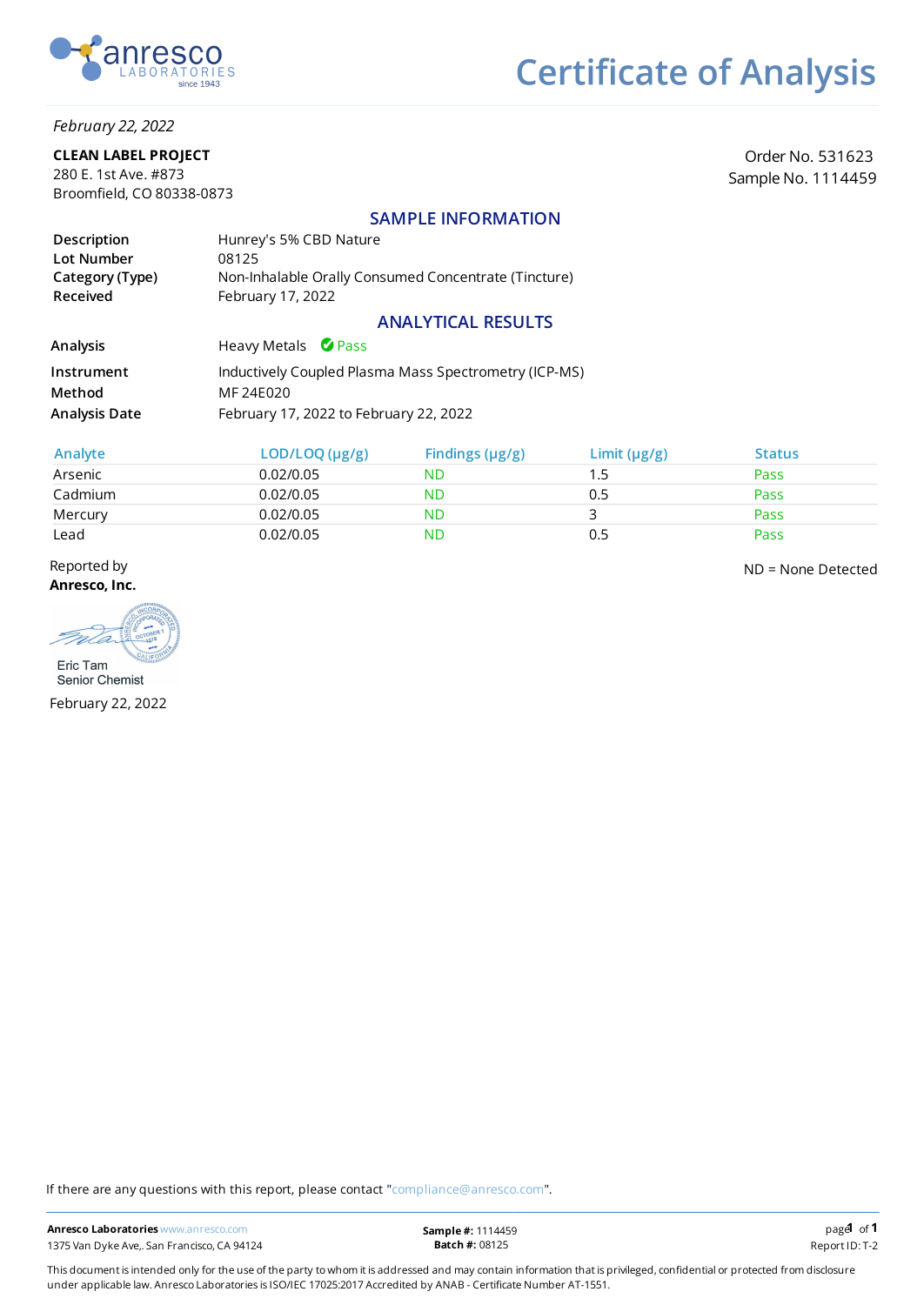

#### *February 23, 2022*

#### CLEAN LABEL PROJECT

280 E. 1st Ave. #873 Broomfield, CO 80338-0873

Order No. 531623 Sample No. 1114459

### SAMPLE INFORMATION

| Description                        | Hunrey's 5% CBD Nature                                                    |
|------------------------------------|---------------------------------------------------------------------------|
| Lot Number                         | 08125                                                                     |
| Category (Type)<br><b>Received</b> | Non-Inhalable Orally Consumed Concentrate (Tincture)<br>February 17, 2022 |

### ANALYTICAL RESULTS

Analysis Pesticide Screen *O* Pass

Instrument Method Analysis Date Liquid Chromatography Tandem Mass Spectrometry (LC-MS/MS) & Gas Chromatography Tandem Mass Spectrometry (GC-MS/MS) MF-CHEM-13 February 17, 2022 to February 23, 2022

| Analyte             | LOD/LOQ (ppm) | <b>Findings (ppm)</b> | Limit (ppm) | <b>Status</b> |
|---------------------|---------------|-----------------------|-------------|---------------|
| Abamectin           | 0.04/0.10     | <b>ND</b>             | 0.3         | Pass          |
| Acephate            | 0.02/0.06     | <b>ND</b>             | 5.0         | Pass          |
| Acequinocyl         | 0.04/0.10     | <b>ND</b>             | 4.0         | Pass          |
| Acetamiprid         | 0.02/0.06     | <b>ND</b>             | 5.0         | Pass          |
| Aldicarb            | 0.02/0.06     | <b>ND</b>             | 0.02        | Pass          |
| Azoxystrobin        | 0.02/0.06     | <b>ND</b>             | 40.0        | Pass          |
| Bifenazate          | 0.02/0.06     | <b>ND</b>             | 5.0         | Pass          |
| Bifenthrin          | 0.04/0.10     | <b>ND</b>             | 0.5         | Pass          |
| <b>Boscalid</b>     | 0.02/0.06     | <b>ND</b>             | 10.0        | Pass          |
| Captan              | 0.2/0.6       | <b>ND</b>             | 5.0         | Pass          |
| Carbaryl            | 0.02/0.06     | <b>ND</b>             | 0.5         | Pass          |
| Carbofuran          | 0.02/0.06     | <b>ND</b>             | 0.02        | Pass          |
| Chlorantraniliprole | 0.02/0.06     | <b>ND</b>             | 40.0        | Pass          |
| Chlordane           | 0.02/0.06     | <b>ND</b>             | 0.02        | Pass          |
| Chlorfenapyr        | 0.02/0.08     | <b>ND</b>             | 0.02        | Pass          |
| Chlorpyrifos        | 0.02/0.06     | <b>ND</b>             | 0.02        | Pass          |
| Clofentezine        | 0.02/0.06     | <b>ND</b>             | 0.5         | Pass          |
| Coumaphos           | 0.02/0.06     | <b>ND</b>             | 0.02        | Pass          |
| Cyfluthrin          | 0.10/0.30     | <b>ND</b>             | 1.0         | Pass          |
| Cypermethrin        | 0.10/0.30     | <b>ND</b>             | 1.0         | Pass          |
| Daminozide          | 0.02/0.06     | <b>ND</b>             | 0.02        | Pass          |
| DDVP (Dichlorvos)   | 0.02/0.06     | <b>ND</b>             | 0.02        | Pass          |
| Diazinon            | 0.02/0.06     | <b>ND</b>             | 0.2         | Pass          |
| Dimethoate          | 0.02/0.06     | <b>ND</b>             | 0.02        | Pass          |
| Dimethomorph        | 0.02/0.06     | <b>ND</b>             | 20.0        | Pass          |
| Ethoprop(hos)       | 0.02/0.06     | <b>ND</b>             | 0.02        | Pass          |
| Etofenprox          | 0.02/0.06     | <b>ND</b>             | 0.02        | Pass          |
| Etoxazole           | 0.02/0.06     | <b>ND</b>             | 1.5         | Pass          |
| Fenhexamid          | 0.02/0.06     | <b>ND</b>             | 10.0        | Pass          |
| Fenoxycarb          | 0.02/0.06     | <b>ND</b>             | 0.02        | Pass          |
| Fenpyroximate       | 0.02/0.06     | <b>ND</b>             | 2.0         | Pass          |
| Fipronil            | 0.02/0.06     | <b>ND</b>             | 0.02        | Pass          |
| Flonicamid          | 0.02/0.06     | <b>ND</b>             | 2.0         | Pass          |

If there are any questions with this report, please contact "compliance@anresco.com".